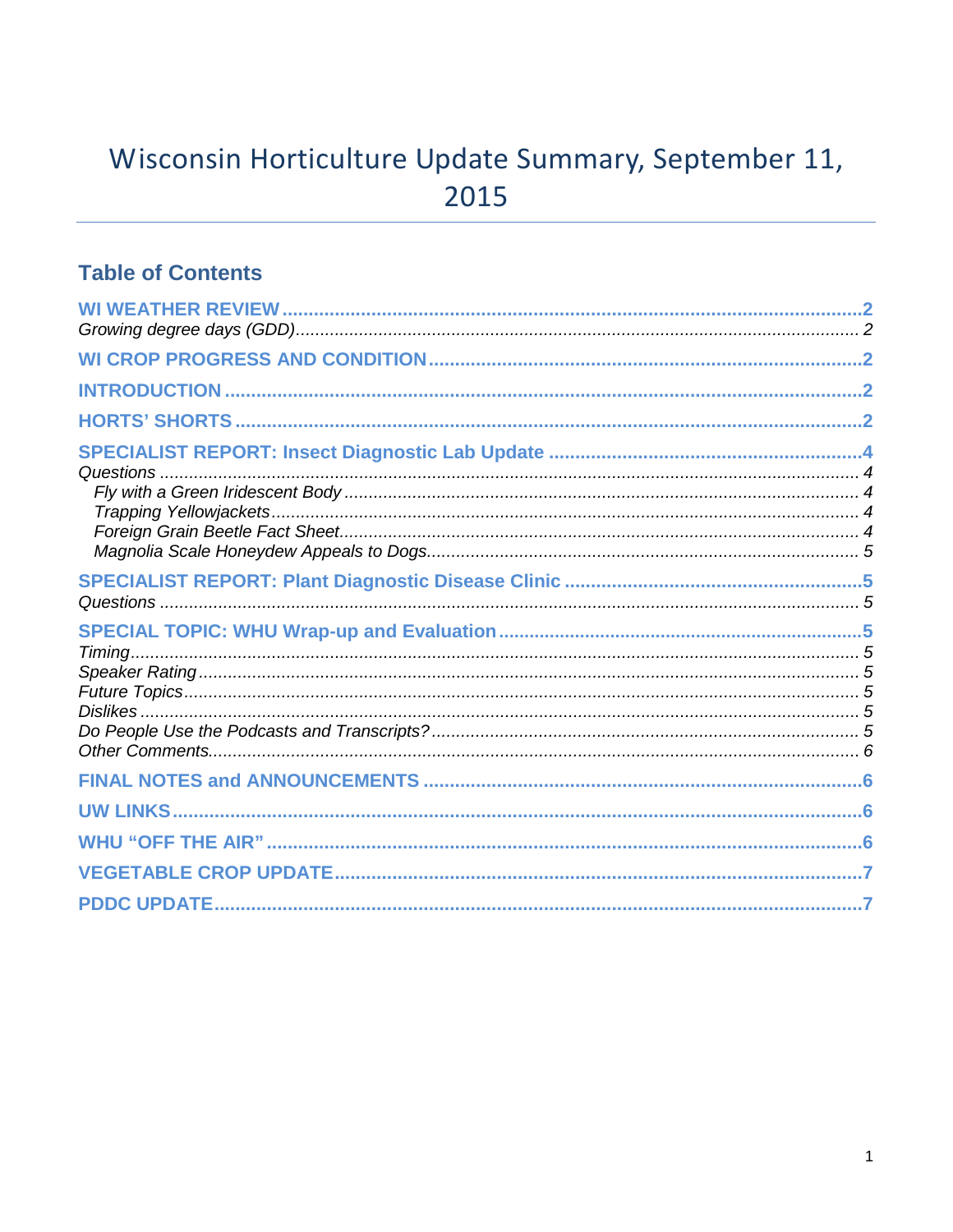# **WI WEATHER REVIEW**

This week began hot and wet, with multiple storms dousing the state and stalling fieldwork. Heavy rains caused flash flooding in parts of central Wisconsin; some reporters noted erosion damage to fields, roads and drainage structures. Sunny, cooler weather arrived by the weekend, with overnight lows falling into the 40s (Volume 15, No. 24 issued September 14, 2015, Wisconsin Crop Progress and Condition).

Average soil temperatures at 2" as of September 11, 2015: Hancock 64.2, Arlington 70.6 [\(http://agwx.soils.wisc.edu/uwex\\_agwx/awon/awon\\_seven\\_day\)](http://agwx.soils.wisc.edu/uwex_agwx/awon/awon_seven_day)

### **Growing degree days (GDD)**

Growing degree days is an accumulation of maximum and minimum temperature averages as related directly to plant and insect development. This week, the GDD<sub>mod50</sub> in Wisconsin ranged from 1927 to 2811. Following is a list of DD as of September 20, 2015 for the following cities: Appleton-2382; Bayfield-1927; Beloit-2811; Big Flats-2523; Crandon-1970; Crivitz-2145; Cumberland-2253; Eau Claire-2528; Fond du Lac-2368; Green Bay-2266; Hancock-2523; Hartford-2335; Juneau-2470; LaCrosse-2797; Lone Rock-2700; Madison-2669; Medford-2083; Milwaukee-2293; Port Edward-2430; Racine-2294; Sullivan-2335; Waukesha-2335; Wausau-2178. To determine the GDD of any location in Wisconsin, use the degree day calculator at the UW Extension Ag Weather webpage:

[http://agwx.soils.wisc.edu/uwex\\_agwx/thermal\\_models/many\\_degree\\_days\\_for\\_date](http://agwx.soils.wisc.edu/uwex_agwx/thermal_models/many_degree_days_for_date)

To put it in perspective, following is an abbreviated list of plant and insect phenological stages in relation to GDD accumulations at which events occur (http://www.entomology.umn.edu/cues/Web/049DegreeDays.pdf ): Pine needle scale-2nd generation-hyaline stage (control target)-1500; Cooley spruce gall adelgid-2nd adults active (control target)-1500; Eastern spruce gall adelgid-2nd adults active (control target)-1500; Walnut caterpillar egg hatch, caterpillars-1600; Zimmerman pine moth-adult flight1700; Arborvitae leafminer-3rd generation-1700; Banded ash clearwing borer-adult emergence-1800-2200;Fall webworm-tents become apparent-1850; Euonymus scale-egg hatch - 2nd generation-1900; Magnolia scale egg hatch-1925.

# **WI CROP PROGRESS AND CONDITION**

Copy and paste the following link into your browser to find weather review and reports from around the state for the last week.

[http://www.nass.usda.gov/Statistics\\_by\\_State/Wisconsin/Publications/Crop\\_Progress\\_&\\_Condition/2015/](http://www.nass.usda.gov/Statistics_by_State/Wisconsin/Publications/Crop_Progress_&_Condition/2015/WI_09_14_15.pdf) [WI\\_09\\_14\\_15.pdf](http://www.nass.usda.gov/Statistics_by_State/Wisconsin/Publications/Crop_Progress_&_Condition/2015/WI_09_14_15.pdf)

## **INTRODUCTION**

The host for today's WHU was Diana Alfuth from Pierce County; Insect Diagnostic Lab Director PJ Leisch was the specialist participant. In lieu of a guest speaker, a wrap-up and WHU evaluation discussion was held. Participants in today's discussions were representatives from the following counties: Brown (Vijai Pandian), Dane (Lisa Johnson), Eau Claire (Erin LaFaive), Milwaukee (Sharon Morrisey), Outagamie (Anne Donnellan), Racine (Patti Nagai), Rock County (Christy Marsden), St. Croix (Heidi Doering), Walworth (Chrissy Wen), Winnebago (Kimberly Miller).

# **HORTS' SHORTS**

Prior to roll call, Diana and Heidi were commiserating about the rampant late blight and the fact that it is the first time they have seen it in their counties. Diana asked everyone to specifically mention what the status of late blight was in their counties. Agents report the following issues to be of interest this week: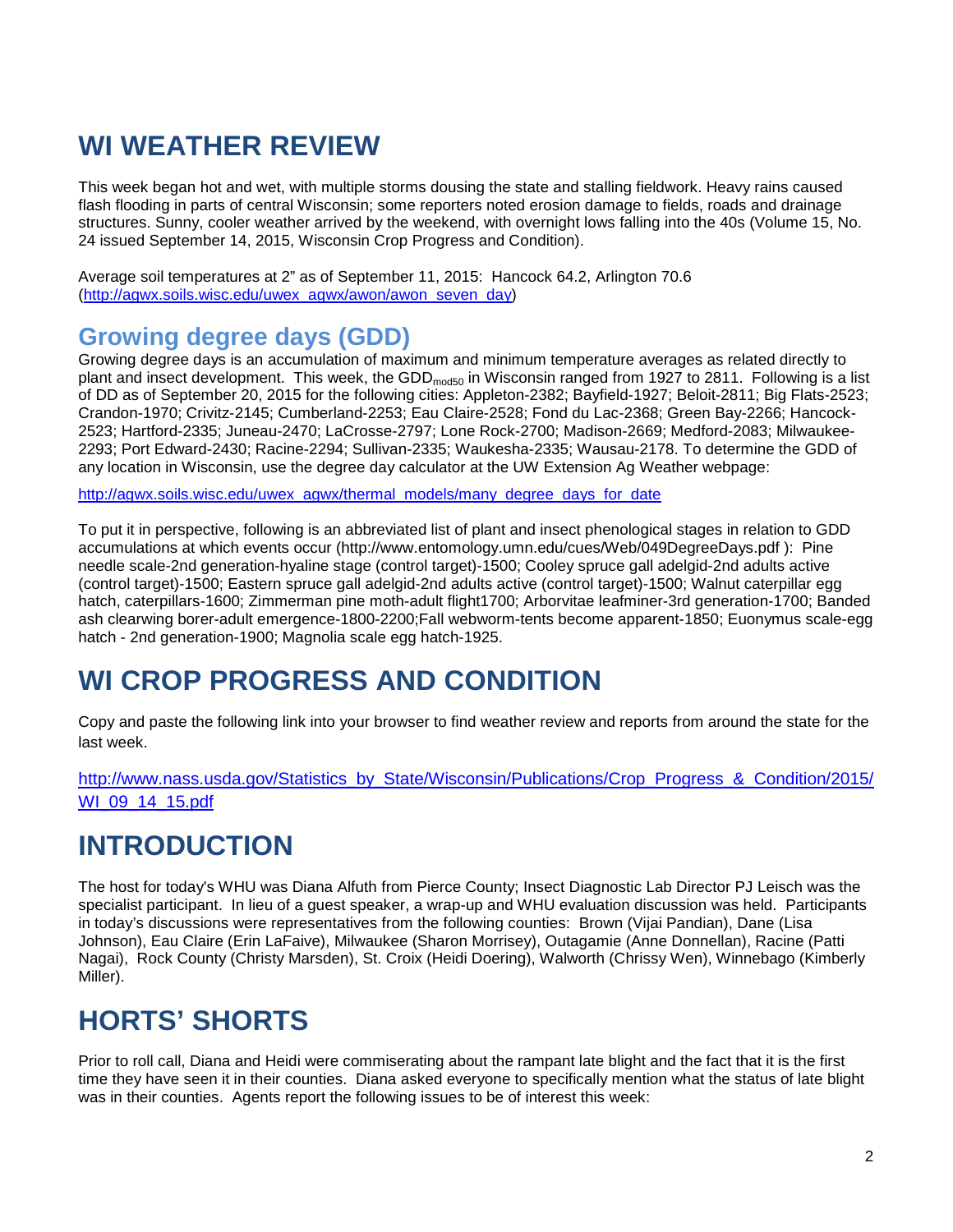Brown County: Most questions were about late blight, with two more confirmed cases last week. We had reports of cornfield ants flying around. There also were multiple confirmations of SWD in fall-bearing raspberries. Other issues were bees and wasps in the grapes and other ripe fruit, and plant ID and weed control.

Dane County: We have had no reports of late blight, but there has been a lot of basil downy mildew. We have also heard reports of milkweed seed bug.

Eau Claire County: There is not much different to report than what others have said. We are finally cooling down. We have had no reports of late blight.

Milwaukee County: We also have not had many reports of late blight, maybe one person. We had 3-4 inches of rain in the last couple of weeks so we have a lot of slugs. We have also had powdery mildew on cucurbits and peonies, but it isn't as bad on the lilacs this year. Apple scab isn't too bad this year. We had a confirmed case of basil downy mildew from the herb garden at Boerner Botanical Gardens. Japanese beetles are still active and it seems late in the season for that. We are also seeing milkweed bugs out the wazoo, but there haven't been too many yellowjackets. I expected them in our grapes since they were a little overripe. The grass is beautiful.

Outagamie County: We have been getting a lot of raspberry questions about rabbit damage, how to care for them and how to clean them up for the season. We have also had two reports of SWD. We haven't had confirmed late blight, but we did get a lot of questions about it because of the report from Green Bay. We had questions about hornets and yellowjackets and how to remove them. One interesting thing was a tree sample with a huge wooly scale infestation.

Pierce County: We have been getting rain every couple of days all summer, so we do have quite a bit of apple scab, in contrast to Milwaukee County. Late blight is everywhere and we have had confirmed cases but also cases that were diagnosed based on our knowledge of symptoms. This disease is new in this county. I have never seen it here before. SWD is in everyone's raspberries. We have also been pretty busy with questions about trees and weeds.

Racine County: We are about the same as Milwaukee County. We had a long dry period, but now we have been getting rain so everything is green and growing. We had many submitted samples for late blight, but no confirmation of the disease. Septoria has been very active this year on tomatoes. We have had lots of tomato questions: why there isn't as much fruit or why the tomatoes aren't ripening. It may be temperature related. We haven't had as many warm sunny days and warm nights for the fruit production and ripening. It has been a strange year for that kind of vegetable production. Things are slowing down for the PHAs, maybe because people are in the back-to-school mode and not paying as much attention to their gardens.

Rock County: I have been swamped with calls, which seems to happen every year when my MGs stop helping me. We had some weird tree questions, as well as a few about EAB. We did get a lot questions about ground bees (yellowjackets) and how to control them. Late blight is out there, but we haven't had reports about it. The biggest disease this year was Septoria on the tomatoes.

St. Croix County: We have had lots of moisture and the crabgrass is really seeding. We had a confirmed case of Raspberry Leaf Spot at a commercial grower and he will begin treating for that. Pythium and fusarium were confirmed on a pumpkin sample. There has been a lot of Septoria, but late blight is all over the county and next to us in Minnesota. I volunteered to answer questions at the Minnesota state fair and was hoarse from answering tomato questions for 4 hours. I still have Japanese beetles. I have lots of raspberries and lots of SWD. I put out both yeast and cider vinegar traps. The vinegar trap caught all the picnic beetles around and I caught hundreds of SWD in the yeast trap in just a day or two. I hope I am eliminating some of the egg-laying potential. We had a call about a bee eating raspberries. Does anyone know what it might be? I didn't know of a native bee that eats fruit. I am really waiting for frost!

Walworth County: Not too much else to report. We have had some reports of late blight and basil downy mildew. We had our county fair last week and had lots of questions in the horticulture building. There were many tomato questions since we had tomatoes sitting there. We also had questions about growing large pumpkins since we had an almost 200 lb pumpkin displayed. We had lots of rain recently so the grass is still growing and people are still mowing.

Winnebago County: We have no confirmed cases of late blight in the office, but the report mentioned by Outagamie County from Green Bay had everyone panicking. There were reports of people who went out and harvested their green fruit because their vines were dying, but the tomatoes which were brought in only had Septoria. We had a question about bat bugs and PJ has been helping me with that.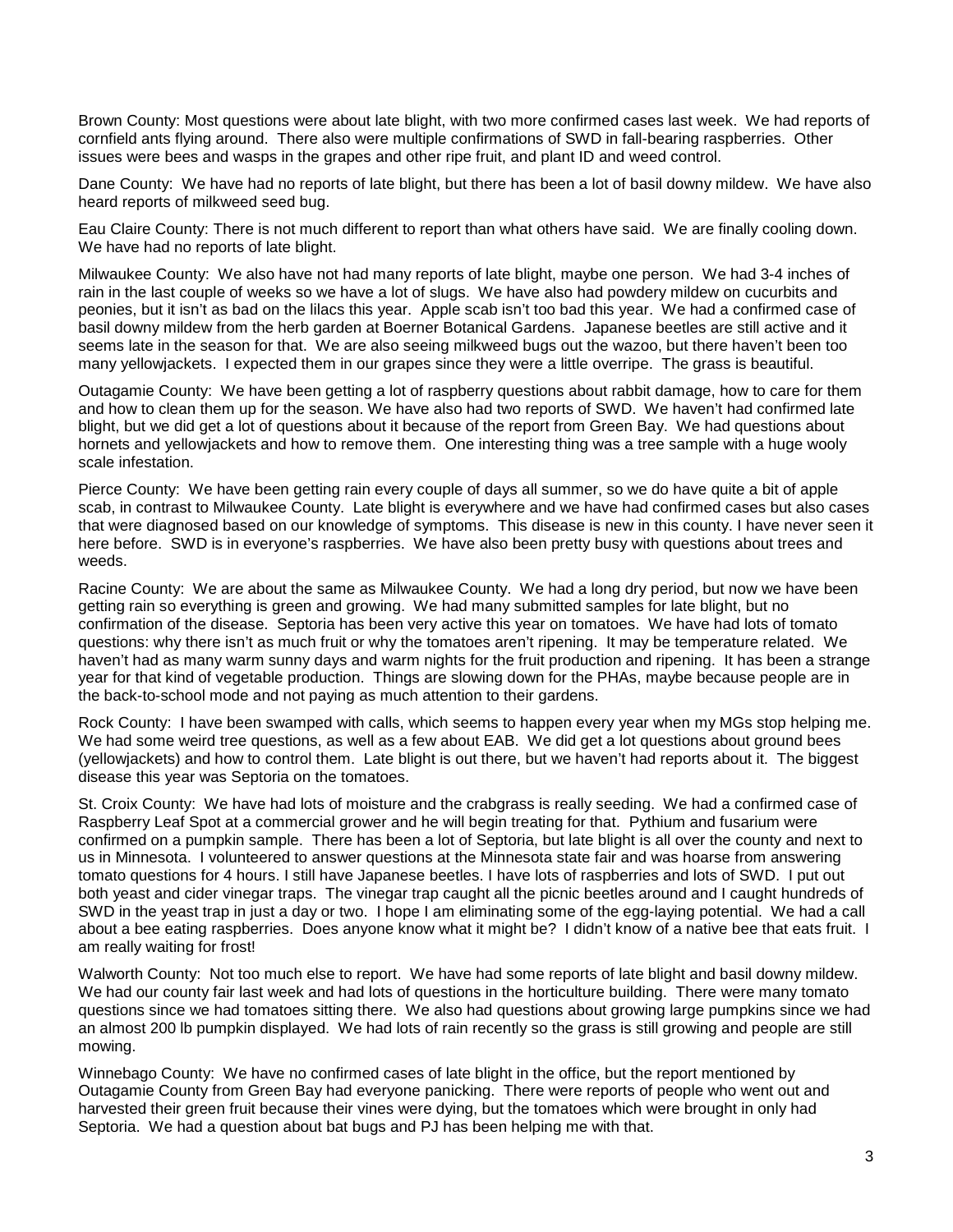Diana commented that at this time in the season, frost is usually an issue especially for northern counties. This year's growing season is continuing.

# **SPECIALIST REPORT: Insect Diagnostic Lab Update**

### *P. J. Liesch, Assistant Faculty Associate, UW-Madison Department of Entomology, and Manager of the UW-Extension Insect Diagnostic Lab* [pliesch@wisc.edu](mailto:pliesch@wisc.edu)

Insect activity is slowing down. Issues this past week were:

- Japanese beetles weren't too active this year, but they really trail off in late August and early September. Chris Williams and I have found beetles in pheromone traps as late as early October so it isn't too unusual to see some at this time of year.
- The biggest issue this past week was about wasps, paper wasps, yellowjackets and bald-faced hornets either in the ground or in soffit areas. In response to Heidi's question, yellowjackets will go after any sugary food to feed their large colonies at this time of year. They go after softer fruit including raspberries that are compromised for any reason such as weather buffeting or SWD damage.
- We are still hearing about milkweed seed bugs which resemble box elder bogs, but have orange on them instead of red. <http://labs.russell.wisc.edu/insectid/2014/05/08/milkweed-bug/>
- Orb weaver spiders are visible in the garden now, including the Cross, Shamrock, and Marbled Orb Weaver. These are large bulbous spiders are good beneficial animals. Some large garden spiders are also orb weavers and can have bodies that are 1 inch, but reach up to 3 inches across with the legs included. <http://labs.russell.wisc.edu/insectid/2014/05/20/orb-weavers/>
- There are still a few reports of Magnolia scale, which was a major problem this year. Crawlers are out right now and the timing is right for control.
- Fall webworms are winding down right now. They build their silken tents in late summer at the tips of branches. Unless you are still seeing small caterpillars, there is probably no need to treat for them.
- Brownish beetles called foreign grain beetles are being reported. These beetles are attracted to the mold that grows on damp wood especially in new construction or renovations. Once the boards dry out when the heating season begins, the beetles die out. There is no need to spray, just vacuum them up.

### **Questions/Comments**

### **Fly with a Green Iridescent Body**

*The flowers in our herb garden are full of flies with green iridescent bodies. Can you identify them?*

These are likely blowflies. The larvae feed on dead animals, but the adults feed on nectar and can be pollinators. There are green and blue species.

### **Trapping Yellowjackets**

#### *Is it worthwhile to trap yellowjackets or will they be going away soon?*

They will disappear with a few frosts. The problem with traps is that the yellowjackets become habituated to a food source and will completely ignore alternate bait in a trap. If they found available sugars in the raspberries, they may ignore the trap.

#### **Foreign Grain Beetle Fact Sheet**

*Is there a fact sheet on foreign grain beetles?*

Phil Pelliteri had a write up, but if you do an internet search for foreign grain beetle with Phil's name after it, there should be a fact sheet on our insect website. I can send you a link.

<http://labs.russell.wisc.edu/insectid/2014/05/21/foreign-grain-beetle/>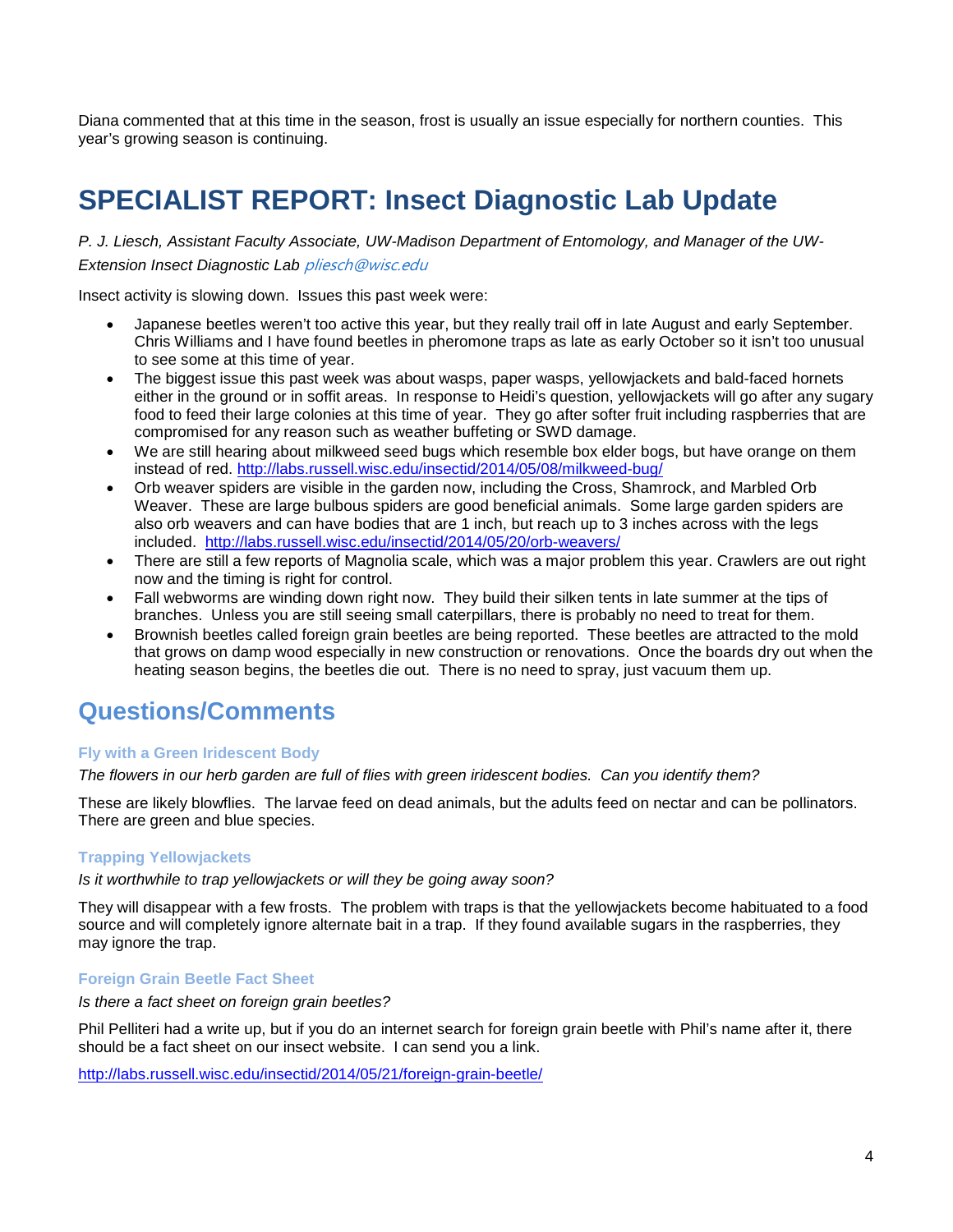### **Magnolia Scale Honeydew Appeals to Dogs**

*I* just wanted to share that a client called in to say that his dog would not stop licking a tree that was covered with *magnolia scale. There were also wasps on it.*

I suspect the dog found the honeydew to his liking.

## **SPECIALIST REPORT: Plant Diagnostic Disease Clinic**

There was no PDDC update this week.

### **Questions**

Brian was not present so there were none this week.

### **SPECIAL TOPIC: Season Wrap-up and Evaluation**

In lieu of a special topic for the last WHU of the year, an evaluation was conducted to solicit feedback for improvement. Diana asked for input on several aspects of the weekly conference.

### **Timing**

*Is 9:30 am to 10:30 am a good time to hold WHU?*

Two participants answered yes and there was no dissent from anyone.

### **Speaker Rating**

*Please rate the speakers on a scale of 1 to 5, with 5 the best.*

Comments:

- Rating 5-the speakers were great and I really appreciated the handouts and powerpointsso we could follow the presentation.
- I would give most of them a 5. Some of the speakers were very specific but the powerpoints added a lot to their presentations.
- I really appreciated the variety of topics. Almost all of the topics were ones for which I needed more information or had questions about.
- The topics were very good. I wasn't able to listen to all of them so I really appreciate having the podcasts available.

### **Future Topics**

*Does anyone have any ideas for topics next year?*

Even though not strictly a horticultural topics, I would like to hear about volunteer management challenges as a professional development topic and to continue improving the way we do things.

### **Were There Any Dislikes?**

*Was there anything people didn't like?*

The transcripts did not appear to be posted as quickly as in the past and that may have been due to differences in personnel and using MGs for the podcasts. I don't know where the status of the transcript lies and having staff do it. I use the transcripts frequently and miss them when they are late.

### **Do People Use the Podcasts and Transcripts**

*Does anyone have any other comments?*

- I don't use the podcasts much, but I like the transcripts a lot.
- The podcasts are used by MGs and are very useful. I use the transcripts more myself.
- I appreciate being able to listen to the podcasts when I miss the WHU due to other commitments.
- Some MGs listen to the podcasts as a refresher and none of them have mentioned using the transcripts.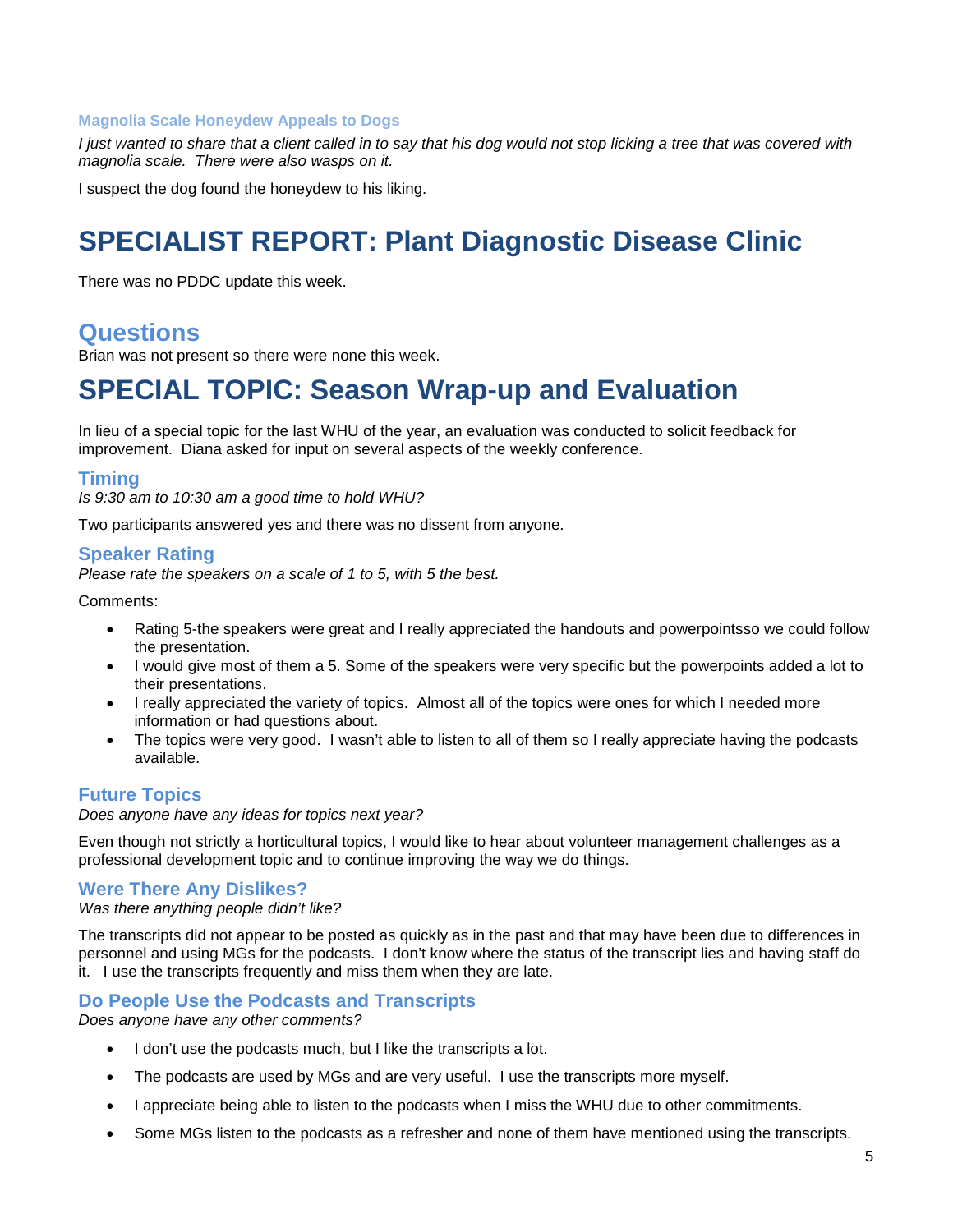### **Other Comments**

*Does anyone have any other comments?*

- A common complaint year after year is there is not enough involvement by other specialists. Thank goodness for Brian and PJ, who are our rocks. Other specialists would be welcome especially when there are timely issues, but how can we get them involved? Having them as speakers has been helpful.
- I really appreciate Brian's efforts on behalf of WHU and everything he does and I am a little concerned that he feels underappreciated. He puts so much effort into it and this conference wouldn't happen without his efforts, so I would like to thank him.
- We will have to give this some thought and decide as a team how everything is working. We may not be able to do everything that we have done, like the podcasts and transcripts. It is important that we know what is of value and how to make it happen. If something else pops into your head about the WHU, bring it to the team's attention. Bring your ideas to the October meeting.
- I would like to echo Sharon's thoughts on Brian's involvement with the update, the fact sheets and everything else he has done over the past 17 years. Is there a plan for next year when he won't be involved and who will be in charge of WHU?
- We don't have any answers for that yet. That will be a big agenda item. We will need to approach it as a team and brainstorm at the Hort Team meeting in October.

# **FINAL NOTES and ANNOUNCEMENTS**

- This is the last WHU of the year. It has been great to connect with colleagues across the state every Friday and hear about what is going in their part of the state. Hopefully we will pick this up again in some form next year.
- Lisa Johnson from Dane County: On October 4-6, the Cut Flower Growers will hold a conference in Madison at the Sheraton Hotel. Roy Klehm, Brian, and PJ among others, will be on hand. There will also be a tour. You can find out about it at [www.ascfg.org/](http://www.ascfg.org/)
- Kimberly Miller from Winnebago County: As a reminder, our Invasive Species Workshops will begin mid-September at five locations around the state. Early bird deadlines are in early September.

The full audio podcast of today's and archived WHU conferences can be found at<http://fyi.uwex.edu/wihortupdate/>

## **UW LINKS**

Wisconsin Horticulture webpage [http://hort.uwex.edu](http://hort.uwex.edu/)

UW Plant Disease Diagnostics webpage<http://labs.russell.wisc.edu/pddc/>

UW Insect Diagnostic Lab<http://www.entomology.wisc.edu/diaglab/>

UW Turfgrass Diagnostic Lab<http://labs.russell.wisc.edu/tdl/>

UW Vegetable Pathology Webpage<http://www.plantpath.wisc.edu/wivegdis/>

UW Vegetable Entomology Webpage [http://www.entomology.wisc.edu/vegento/people/groves.html#](http://www.entomology.wisc.edu/vegento/people/groves.html%23)

UW-Extension Weed Science https://fyi.uwex.edu/weedsci/

UW-Extension Learning Store [http://learningstore.uwex.edu](http://learningstore.uwex.edu/)

UW Garden Facts<http://labs.russell.wisc.edu/pddc/fact-sheet-listing/>

## **WHU "OFF THE AIR"**

During this past week specialists have commented on these issues off the air: None